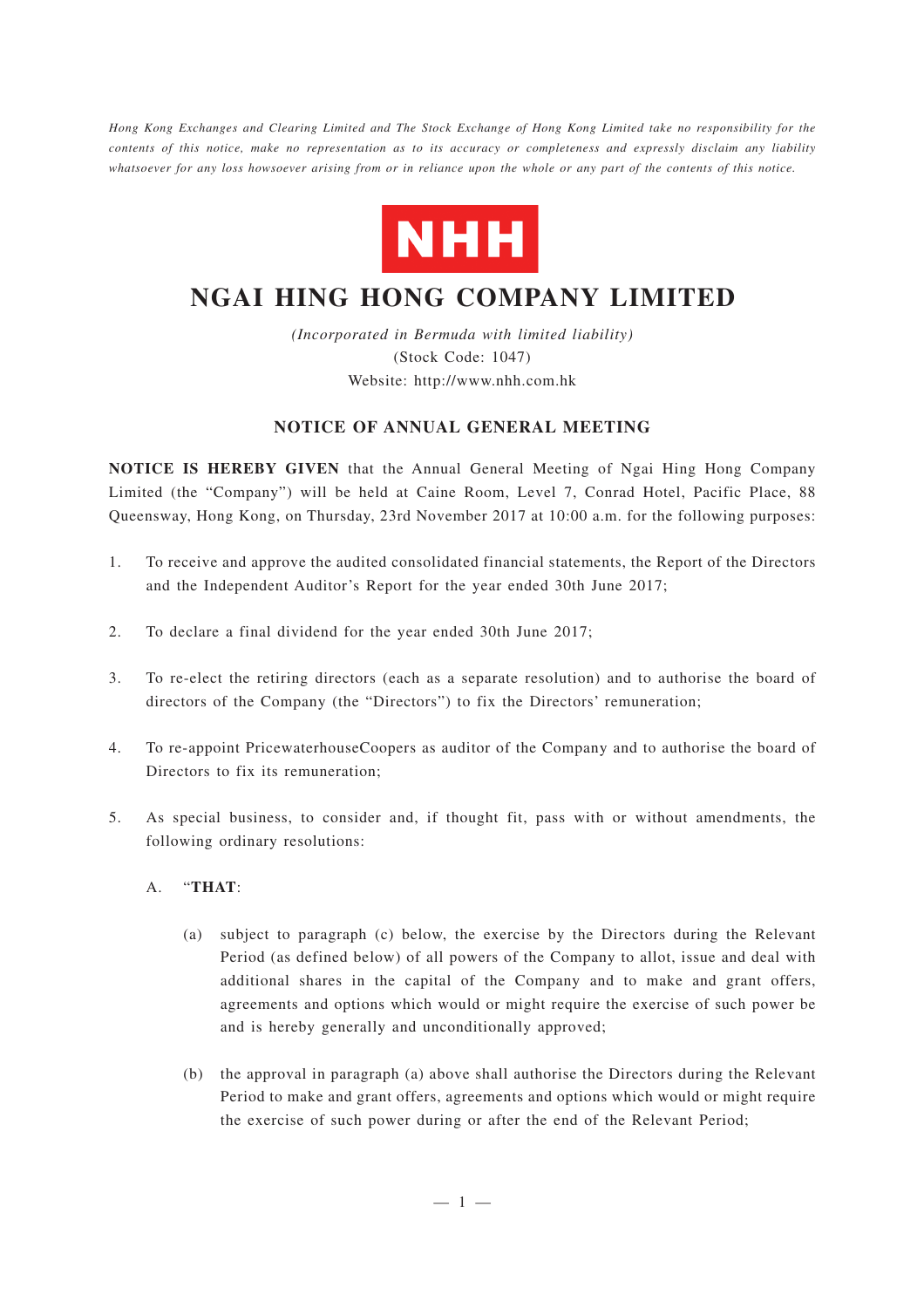- (c) the aggregate number of Shares allotted or agreed conditionally or unconditionally to be allotted (whether pursuant to an option or otherwise) by the directors pursuant to the approval in paragraph (a) above, otherwise than pursuant to (i) a Rights Issue (as defined below); (ii) the exercise of rights of subscription under the terms of any warrants or other securities issued by the Company as at the date of this resolution carrying a right to subscribe for or purchase shares of the Company; or (iii) the exercise of the subscription rights under the share option schemes of the Company, shall not exceed 20 per cent. of the aggregate number of Shares of the Company in issue as at the date of this resolution and the said approval shall be limited accordingly; and
- (d) for the purposes of this resolution:

"Relevant Period" means the period from the passing of this resolution until whichever is the earliest of:

- (i) the conclusion of the next annual general meeting of the Company;
- (ii) the expiration of the period within which the next annual general meeting of the Company is required by the Bye-Laws of the Company or any applicable law to be held; or
- (iii) the revocation or variation of the authority given under this resolution by an ordinary resolution of the shareholders of the Company in general meeting; and

"Rights Issue" means an offer of shares open for a period fixed by the Directors to holders of shares on the register of members of the Company on a fixed record date in proportion to their then holdings of such shares (subject to such exclusions or other arrangements as the directors of the Company may deem necessary or expedient in relation to fractional entitlements or legal or practical problems under the laws of, or the requirements of any recognised regulatory body or any stock exchange in, any territory)."

### B. "**THAT**:

(a) the exercise by the Directors during the Relevant Period (as defined below) of all powers of the Company to repurchase shares of HK\$0.10 each in the capital of the Company on the Stock Exchange, subject to and in accordance with all applicable laws, be and is hereby generally and unconditionally approved;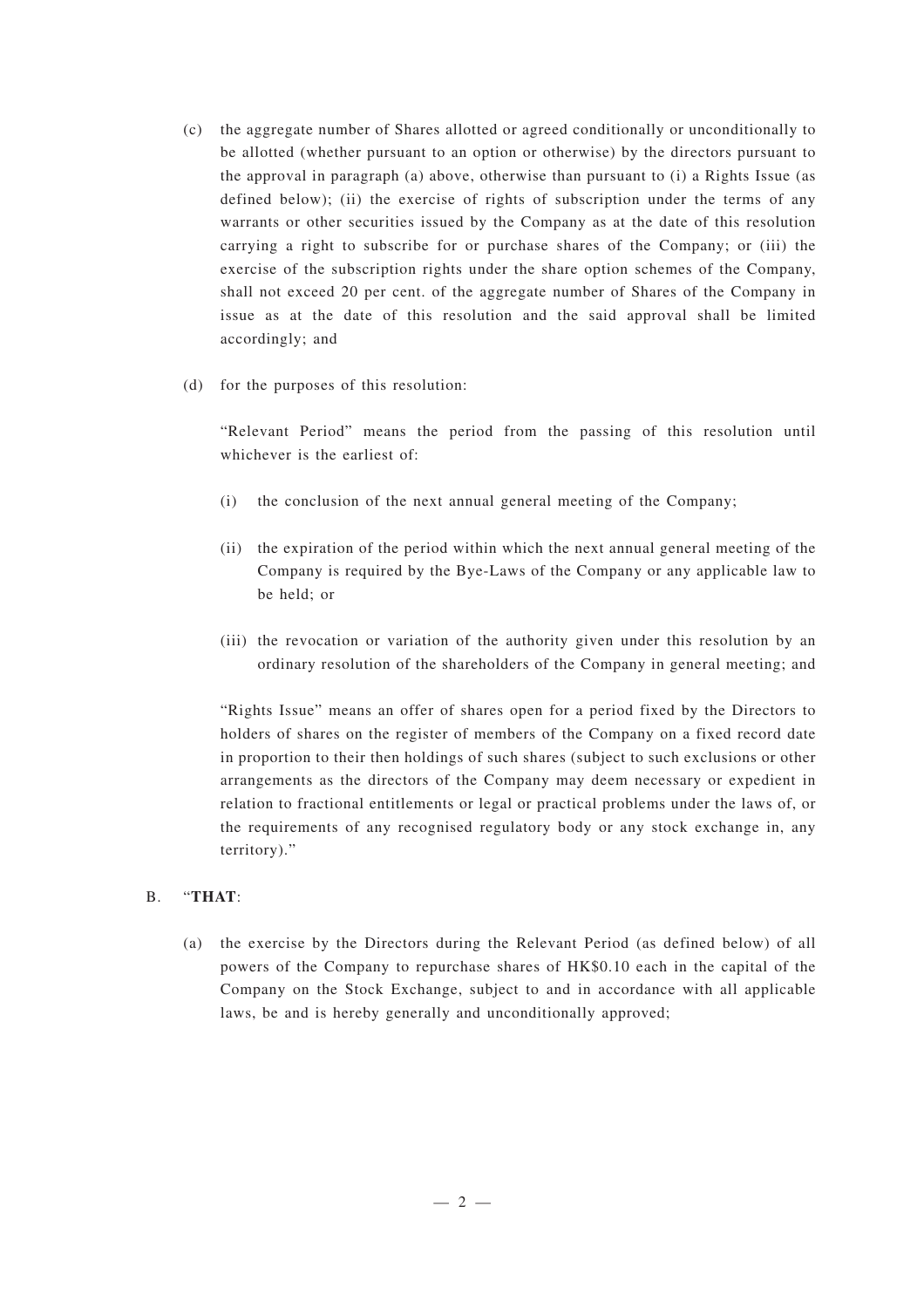- (b) the aggregate number of Shares of the Company to be repurchased by the Company pursuant to the approval in paragraph (a) above during the Relevant Period shall not exceed 10 per cent. of the aggregate number of Shares of the Company in issue as at the date of this resolution and the said approval shall be limited accordingly; and
- (c) for the purposes of this resolution:

"Relevant Period" means the period from the passing of this resolution until whichever is the earliest of:

- (i) the conclusion of the next annual general meeting of the Company;
- (ii) the expiration of the period within which the next annual general meeting of the Company is required by the Bye-Laws of the Company or any applicable law to be held; or
- (iii) the revocation or variation of the authority given under this resolution by an ordinary resolution of the shareholders of the Company in general meeting."
- C. "**THAT** conditional upon resolution no. 5B above being passed, the aggregate number of Shares of the Company which are repurchased by the Company under the authority granted to the directors as mentioned in resolution no. 5B above shall be added to the aggregate number of Shares that may be allotted or agreed conditionally or unconditionally to be allotted by the Directors pursuant to resolution no. 5A above, provided that such amount shall not exceed 10 per cent. of the aggregate number of Shares of the Company in issue as at the date of passing this resolution."

By Order of the Board **Chan Ka Ho** *Company Secretary*

Hong Kong, 18th October 2017

*Head office and principal place of business in Hong Kong:* Unit 3, 6th Floor Hopeful Factory Centre 10 Wo Shing Street Fo Tan, Shatin New Territories Hong Kong